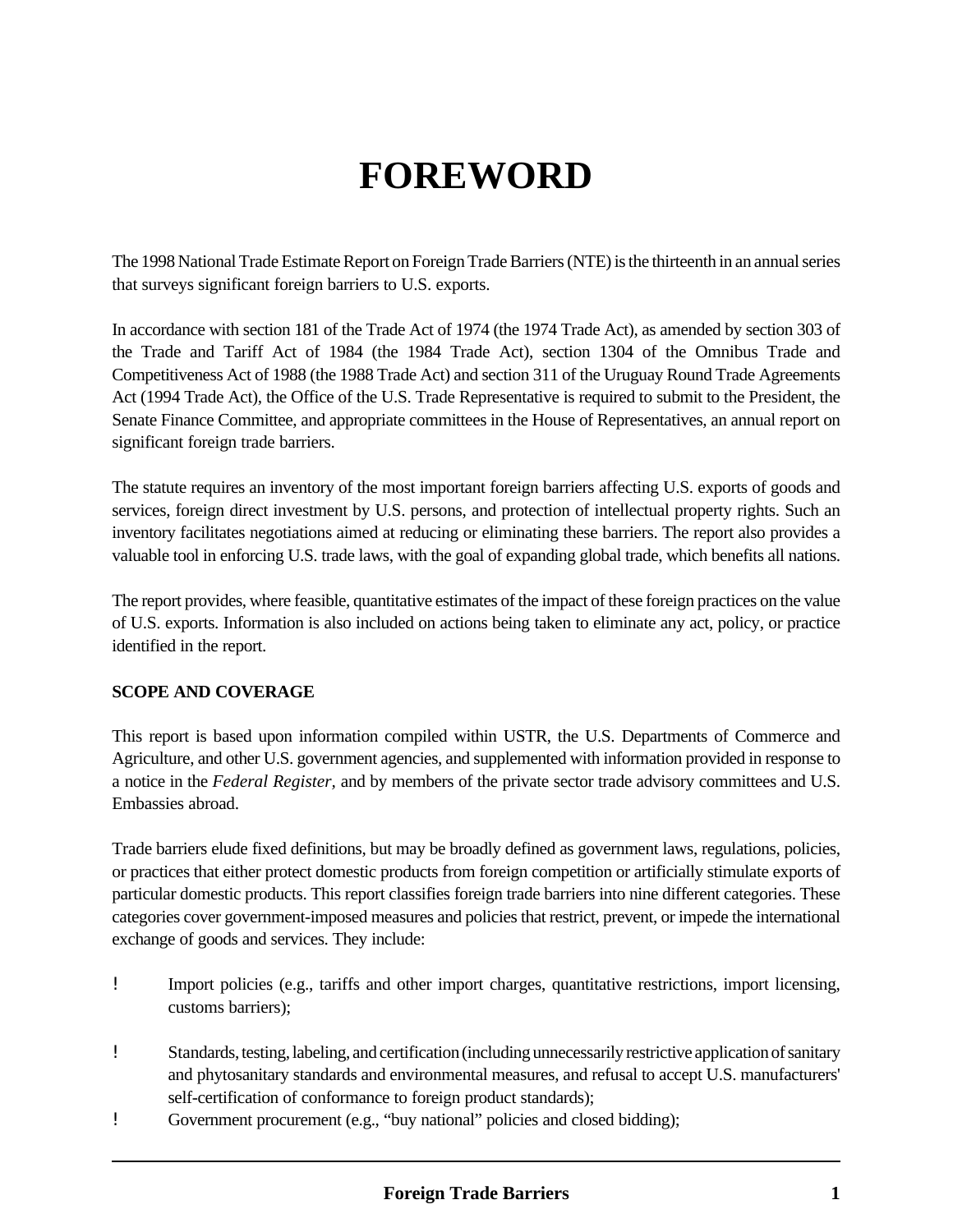- ! Export subsidies (e.g., export financing on preferential terms and agricultural export subsidies that displace U.S. exports in third country markets);
- ! Lack of intellectual property protection (e.g., inadequate patent, copyright, and trademark regimes);
- ! Services barriers (e.g., limits on the range of financial services offered by foreign financial institutions,<sup>1</sup> regulation of international data flows, and restrictions on the use of foreign data processing);
- ! Investment barriers (e.g., limitations on foreign equity participation and on access to foreign government-funded research and development (R&D) programs, local content and export performance requirements, and restrictions on transferring earnings and capital);
- ! Anticompetitive practices with trade effects tolerated by foreign governments (including anticompetitive activities of both state-owned and private firms that apply to services or to goods and that restrict the sale of U.S. products to any firm, not just to foreign firms that perpetuate the practices); and
- ! Other barriers (barriers that encompass more than one category, e.g., bribery and corruption,<sup>2</sup> or that affect a single sector).

The NTE report covers significant barriers, whether they are consistent or inconsistent with international trading rules. Many barriers to U.S. exports are consistent with existing international trade agreements. Tariffs, for example, are an accepted method of protection under the General Agreement on Tariffs and Trade (GATT). Even a very high tariff does not violate international rules unless a country has made a "bound" commitment not to exceed a specified rate. On the other hand, where measures are not consistent with international rules, they are actionable under U.S. trade law and through the World Trade Organization (WTO).

This report discusses the largest export markets for the United States, including 47 nations, the European Union, Taiwan, Hong Kong and two regional bodies. Some countries were excluded from this report due primarily to the relatively small size of their markets or the absence of major trade complaints from representatives of U.S. goods and services sectors. However, the omission of particular countries and barriers does not imply that they are not of concern to the United States.

In prior reports, most non-market economies also were excluded, since the trade barriers in those countries were qualitatively different from those found in other economies. However, as the economies of the republics of the former Soviet Union and most economies of the countries of Central Europe evolve away from central planning toward a market orientation, some of them have changed sufficiently to warrant an examination of their trade regimes. Where such examination has revealed trade barriers, those barriers have been included in this report.

The merchandise trade data contained in the NTE report are based on total U.S. exports, free alongside  $(f.a.s.)^3$ value, and general U.S. imports, customs value (defined in Section 402, Tariff Act of 1930, 19 U.S.C. 1401a), as reported by the Bureau of the Census, Department of Commerce. (NOTE: These data are ranked according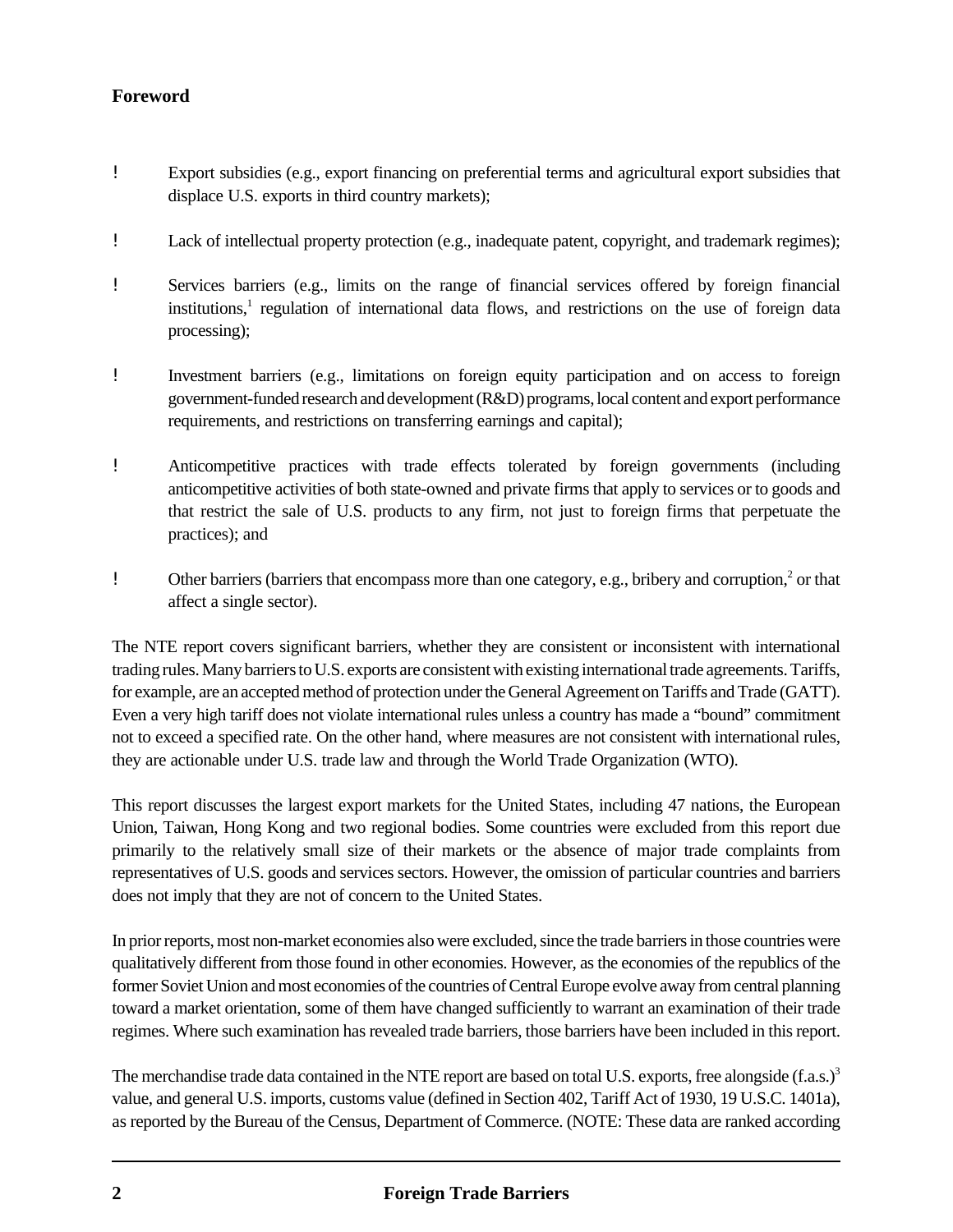to size of export market in the Appendix.) The direct investment data are from the September 1997 issue of the Survey of Current Business and unpublished data from the Bureau of Economic Analysis, Department of Commerce.

### **TRADE IMPACT ESTIMATES AND FOREIGN BARRIERS**

Wherever possible, this report presents estimates of the impact on U.S. exports of specific foreign trade barriers or other trade distorting practices. However, it must be understood that these estimates are only approximations. Also, where consultations related to specific foreign practices were proceeding at the time this report was published, estimates were excluded, in order to avoid prejudice to those consultations.

The estimates included in this report constitute an attempt to assess quantitatively the potential effect of removing certain foreign trade barriers on particular U.S. exports. However, the estimates cannot be used to determine the total effect upon U.S. exports to either the country in which a barrier has been identified or to the world in general. In other words, the estimates contained in this report cannot be aggregated in order to derive a total estimate of gain in U.S. exports to a given country or the world.

Trade barriers or other trade distorting practices affect U.S. exports to another country because these measures effectively impose costs on such exports that are not imposed on goods produced domestically in the importing country. In theory, estimating the impact of a foreign trade measure upon U.S. exports of goods requires knowledge of the (extra) cost the measure imposes upon them, as well as knowledge of market conditions in the United States, in the country imposing the measure, and in third countries. In practice, such information often is not available.

Where sufficient data exist, an approximate impact of tariffs upon U.S. exports can be derived by obtaining estimates of supply and demand price elasticities in the importing country and in the United States. Typically, the U.S. share of imports is assumed to be constant. When no calculated price elasticities are available, reasonable postulated values are used. The resulting estimate of lost U.S. exports is approximate, depends upon the assumed elasticities, and does not necessarily reflect changes in trade patterns with third countries. Similar procedures are followed to estimate the impact upon our exports of subsidies that displace U.S. exports in third country markets.

The task of estimating the impact of nontariff measures on U.S. exports is far more difficult, since there is no readily available estimate of the additional cost these restrictions impose upon imports. Quantitative restrictions or import licenses limit (or discourage) imports and thus raise domestic prices, much as a tariff does. However, without detailed information on price differences between countries and on relevant supply and demand conditions, it is difficult to derive the estimated effects of these measures upon U.S. exports. Similarly, it is difficult to quantify the impact upon U.S. exports (or commerce) of other foreign practices such as government procurement policies, nontransparent standards, or inadequate intellectual property rights protection.

In some cases, particular U.S. exports are restricted by both foreign tariff and nontariff barriers. For the reasons stated above, it may be difficult to estimate the impact of such nontariff barriers on U.S. exports. When the value of actual U.S. exports is reduced to an unknown extent by one or more than one nontariff measure,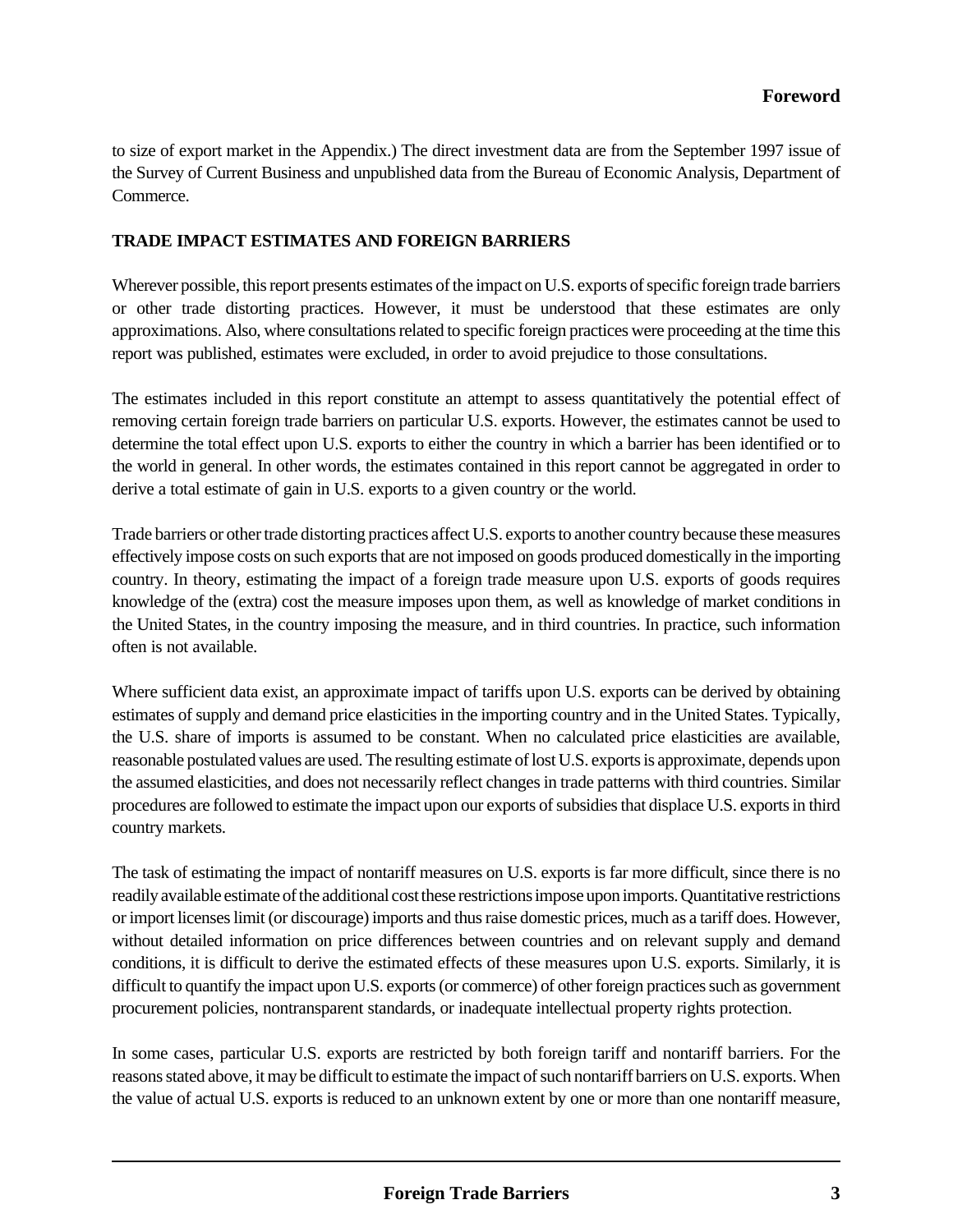it then becomes derivatively difficult to estimate the effect of even the overlapping tariff barriers on U.S. exports.

The same limitations that affect the ability to estimate the impact of foreign barriers upon U.S. goods exports apply to U.S. services exports. Furthermore, the trade data on services exports are extremely limited and of questionable reliability. For these reasons, estimates of the impact of foreign barriers on trade in services also are difficult to compute.

With respect to investment barriers, there are no accepted techniques for estimating the impact of such barriers on U.S. investment flows. For this reason, no such estimates are given in this report. The NTE report includes generic government regulations and practices which are not product-specific. These are among the most difficult types of foreign practices for which to estimate trade effects.

In the context of trade actions brought under U.S. law, estimations of the impact of foreign practices on U.S. commerce are substantially more feasible. Trade actions under U.S. law are generally product-specific and therefore more tractable for estimating trade effects. In addition, the process used when a specific trade action is brought will frequently make available non-U.S. government data (U.S. company or foreign sources) otherwise not available in the preparation of a broad survey such as this report.

In some cases, industry valuations estimating the financial effects of barriers are contained in the report. The methods computing these valuations are sometimes uncertain. Hence, their inclusion in the NTE report should not be construed as a U.S. government endorsement of the estimates they reflect.

March 31, 1998

#### **Endnotes**

1. The current NTE report covers only those financial services-related market access issues brought to the attention of USTR by outside sources. For the reader interested in a more comprehensive discussion of financial services barriers, the Treasury Department publishes quadrennially (most recently in 1994) the National Treatment Study. Prepared in collaboration with the Secretary of State, the Office of the Comptroller of the Currency, the Federal Reserve Board, the Federal Deposit Insurance Corporation, the Securities and Exchange Commission, and the Department of Commerce, the Study analyzes in detail treatment of U.S. commercial banks and securities firms in foreign markets. It is intended as an authoritative reference for assessing financial services regimes abroad.

2. Corruption takes many forms. For example, in many countries, it is seen in government procurement and customs practices. If left unchecked, bribery and corruption can negate market access gained through trade negotiations and could frustrate the reforms being undertaken by many countries and undermine the foundations of the international trading system.

Information on specific problems associated with bribery and corruption is difficult to obtain, particularly since perpetrators go to great lengths to conceal their activities. Nevertheless, a consistent complaint from U.S. firms is that they have experienced situations that suggest corruption has played a role in the award of foreign contracts. This is particularly true in large infrastructure projects.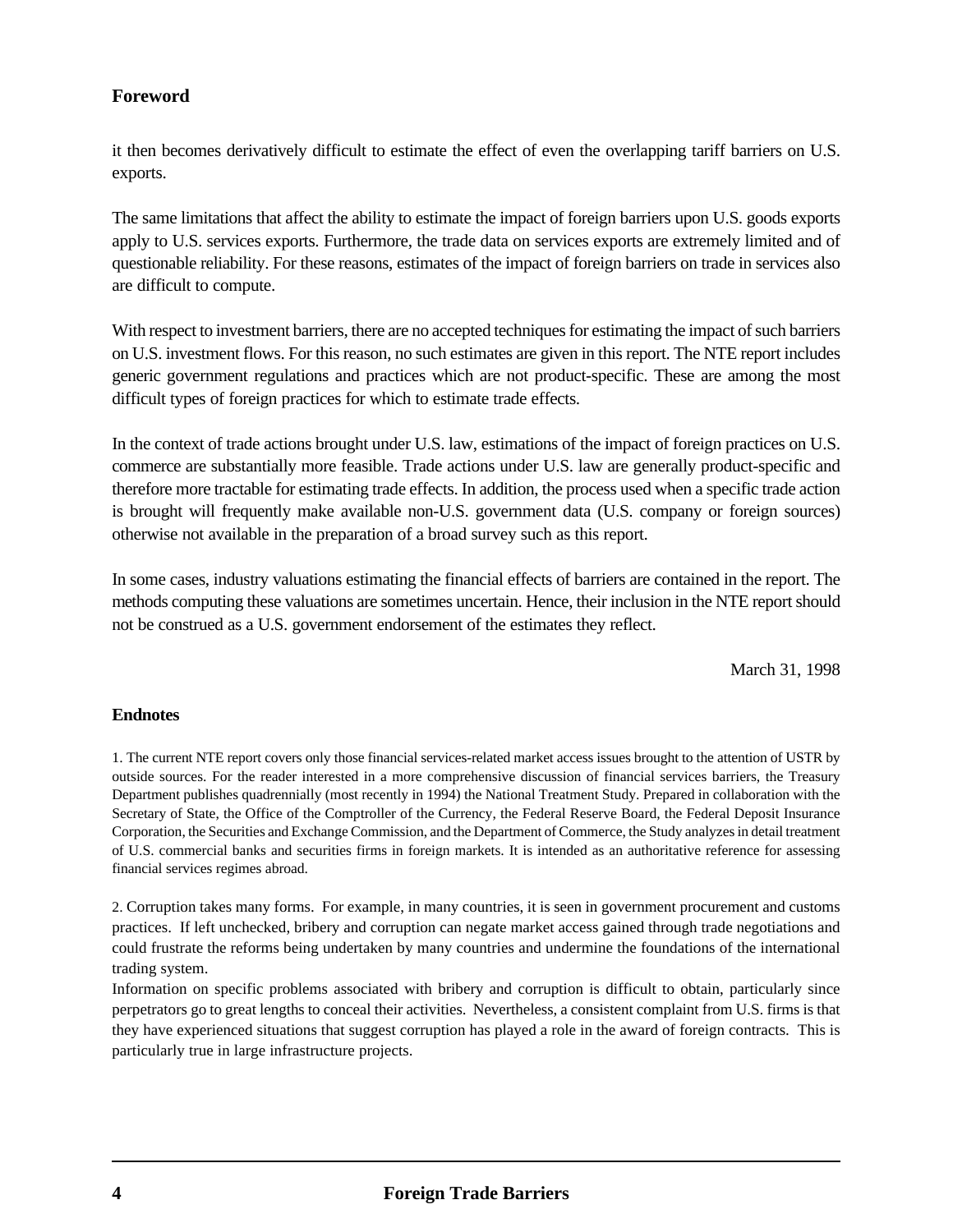Since the United States enacted the Foreign Corrupt Practices Act (FCPA) in 1977, U.S. companies have been prohibited from bribing foreign public officials. The result has been that foreign firms in international business transactions have enjoyed a competitive advantage, particularly in the developing world.

The United States Government has been well aware of the discrepancy between U.S. law and that of its competitors, and has taken a leading role in addressing bribery and corruption in international business transactions with its trading partners at the Organization for Economic Cooperation and Development (OECD). With the strong urging of the United States, at the 1996 OECD Ministerial meeting, Ministers committed to take steps to eliminate the tax deductibility in their countries of bribes to foreign public officials, to criminalize bribery, and to examine methods to accomplish those objectives. In May 1997, OECD member countries agreed to criminalize bribery and complete negotiations on an international convention by the end of the year. This goal was achieved in November 1997, when negotiators from thirty-four countries (the twenty-nine OECD member states and five other nations (Argentina, Brazil, Bulgaria, Chile and the Slovak Republic)) adopted a Convention on Combating Bribery of Foreign Public Officials in International Business Transactions. The Convention was signed by representatives of thirty-three participating countries on December 17, 1997 in Paris. Secretary of State Albright signed on behalf of the United States. Parties to the Convention are in the process of submitting the Convention and implementing legislation to their legislatures, and have agreed to seek ratification of the Convention and enactment of legislation by the end of 1998.

In March 1996, countries in the Western Hemisphere concluded negotiation of the Inter-American Convention Against Corruption. This Convention, a direct result of the Summit of the Americas Plan of Action, requires that parties criminalize bribery throughout the region, and describes criminalization using language modeled on the FCPA. The Convention entered into force in March 1997 for those countries which have ratified the Convention. The United States is taking steps towards ratification of the Convention. Meanwhile, the Organization of American States is working on a set of model laws that ratifying countries can use to implement the Convention.

To complement efforts in these fora, the United States has pressed the World Trade Organization (WTO) to take up work in related areas. Because corruption in trade transactions often has its genesis in the absence of a rules-based customs environment, the United States has provided leadership at the WTO in several areas to address some of the problems associated with bribery and corruption in the customs area. The Working Party on Preshipment Inspection issued a report that included several immediate actions to be undertaken by Members to strengthen the operation of the Agreement on Preshipment Inspection. In adopting this report, the WTO General Council also extended the life of the Working Party for another year, with a specific mandate that included addressing customs reform. The United States has also led an initiative to ensure full and timely implementation of the WTO Agreement on Customs Valuation. Finally, as part of the follow-up to the 1996 WTO Ministerial decision to undertake exploratory and analytical work on the simplification of trade and customs procedures, the United States has identified the matter of customs integrity as a priority item.

In addition, at the 1996 WTO Ministerial Conference in Singapore, the United States succeeded in securing agreement to initiate work on transparency in government procurement in the WTO. Accordingly, the WTO Working Group on Transparency in Government Procurement was established and held its first meetings in 1997. The Working Group has made significant progress on its mandate, which calls for conducting a study on transparency in government procurement and developing elements for inclusion in a multilateral agreement. The United States views a WTO agreement on transparency in government procurement as an important complement to its efforts to combat corruption relating to government procurement worldwide and believes that the agreement should address fundamental aspects of transparency, including:

Publication of information regarding the regulatory framework for procurement, including relevant laws, regulations and administrative guidelines;